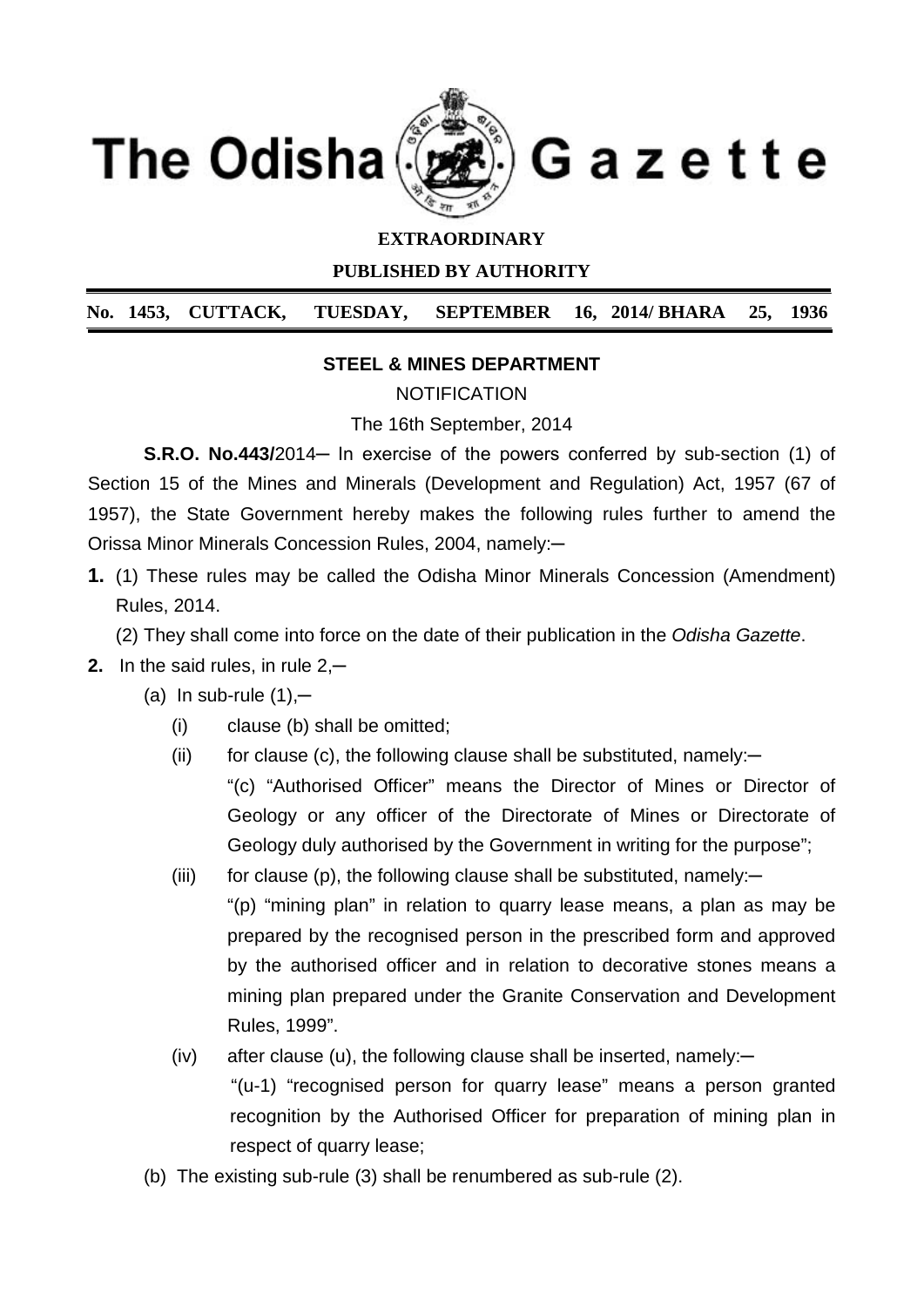- **3.** In the said rules, in rule 3, in sub-rule (1), the words "or auction of source" shall be omitted.
- **4.** In the said rules, in rule 4, the words "or auction of source" wherever that occur shall be omitted.
- **5.** In the said rules, in rule 8,  $-$ 
	- (a) for sub-rule (5) the following sub-rule shall be substituted, namely:─

"(5) No quarry lease shall be granted for a period less than five years on such terms and conditions as may be specified by the Competent Authority;"

- (b) sub-rule 6 shall be omitted; and
- (c) In sub-rule (7) the words "quarry lease" shall be omitted.
- **6.** In the said rules, for rules26 and 27 the following rules shall be substituted namely,─
	- "26. Application for quarry lease:─
	- *(1)* The area of the quarry lease shall be delineated and notification inviting applications shall be published in two daily newspapers, atleast one of which is state level and other having wide publicity in the area, where the lease is located and such notification shall be published atleast fifteen days before the intended date of inviting applications and shall contain the date and time within which applications shall be received.
	- *(2)* The intending applicant may apply for grant of quarry lease for such area or areas in FORM-J in triplicate accompanied with the following documents and particulars to the Competent Authority in a sealed cover which shall be settled subject to other provisions of these rules:-
		- *(i)* treasury Challan showing deposit of one thousand rupees (nonrefundable) towards the application fee;
		- *(ii)* land schedule and boundary description which would facilitate easy identification of the area applied for;
		- *(iii)* an affidavit stating that no mining due payable under the Act and the Rules made thereunder, is outstanding against the applicant;
		- *(iv)* where the land applied for belongs to private persons, consent of all such persons for grant of quarry lease;
		- *(v)* a solvency certificate and a list of immovable properties from the Revenue Authority;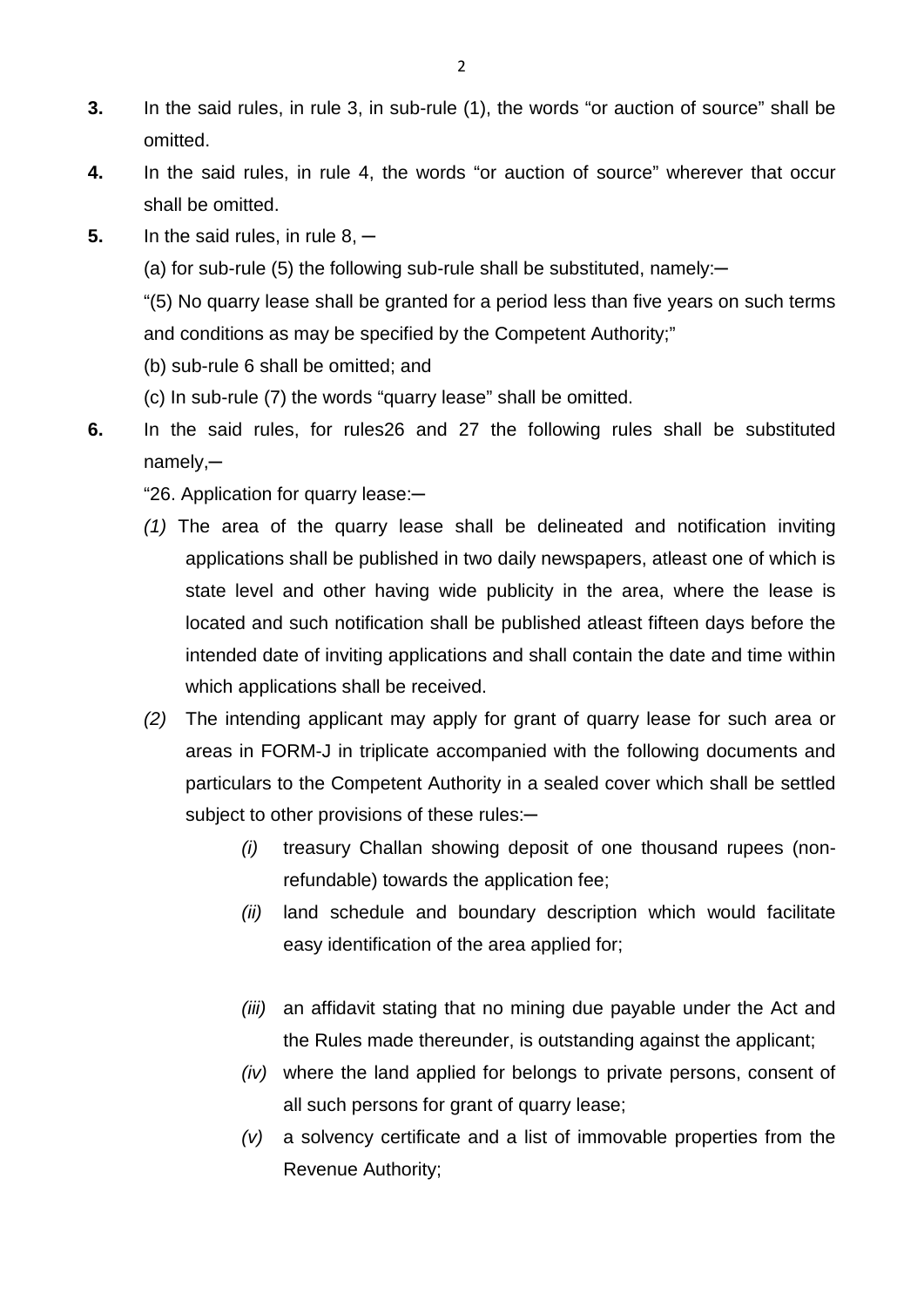- *(vi)* any other information which the applicant intends to furnish, such as, technical knowledge, experience, machinery under possession, financial position and the like.
- *(3)* Subject to the provisions of these rules, the quarry lease shall be granted in favour of the applicant who has quoted the highest rate of royalty:

Provided that if more than one applicant have quoted the highest rate of royalty, then the applicant shall be selected by draw of lots.

- *(4)* The lessee shall have to pay the amount of royalty quoted by him in the sealed cover multiplied by the quantity of minerals approved by the Authorised Officer before execution of lease deed, failing which the amount so deposited by the lessee shall be forfeited.
- *(5)* The selected lessee shall deposit earnest money within seven days of the finalisation of the bid at the rate per hectare of land to be fixed by the Competent Authority and the earnest money so deposited shall be forfeited, if the lessee does not submit mining plan and environment clearance etc. in time.
- *(6)* The earnest money so fixed shall be through Demand Draft drawn in favour of the Competent Authority or in shape of cash as may be decided by the Competent Authority.
- *(7)* In the event of default by the highest successful bidder, the Competent Authority shall intimate the second and subsequent higher bidder in descending order directing him to deposit the earnest money and obtain mining plan and environment clearance within the prescribed time.
- *(8)* In case the bid is confirmed and the total royalty amount is deposited, the earnest money deposited, before the lease agreement is executed shall be converted to security deposit by depositing the same through Postal Savings Account duly pledged in favour of the concerned Competent Authority.
- *(9)* Security deposit shall be refunded after expiry of the lease period if the lessee has fulfilled all conditions of lease and in case of violation of any of the conditions of lease, the security deposit shall be forfeited in whole or in part by the Competent Authority.
- *(10)* The application submitted in FORM-J shall be summarily rejected if the rate of royalty quoted is less than the rate of royalty specified in Schedule-II and if the application is not accompanied with documents and particulars as specified in sub-rule (2).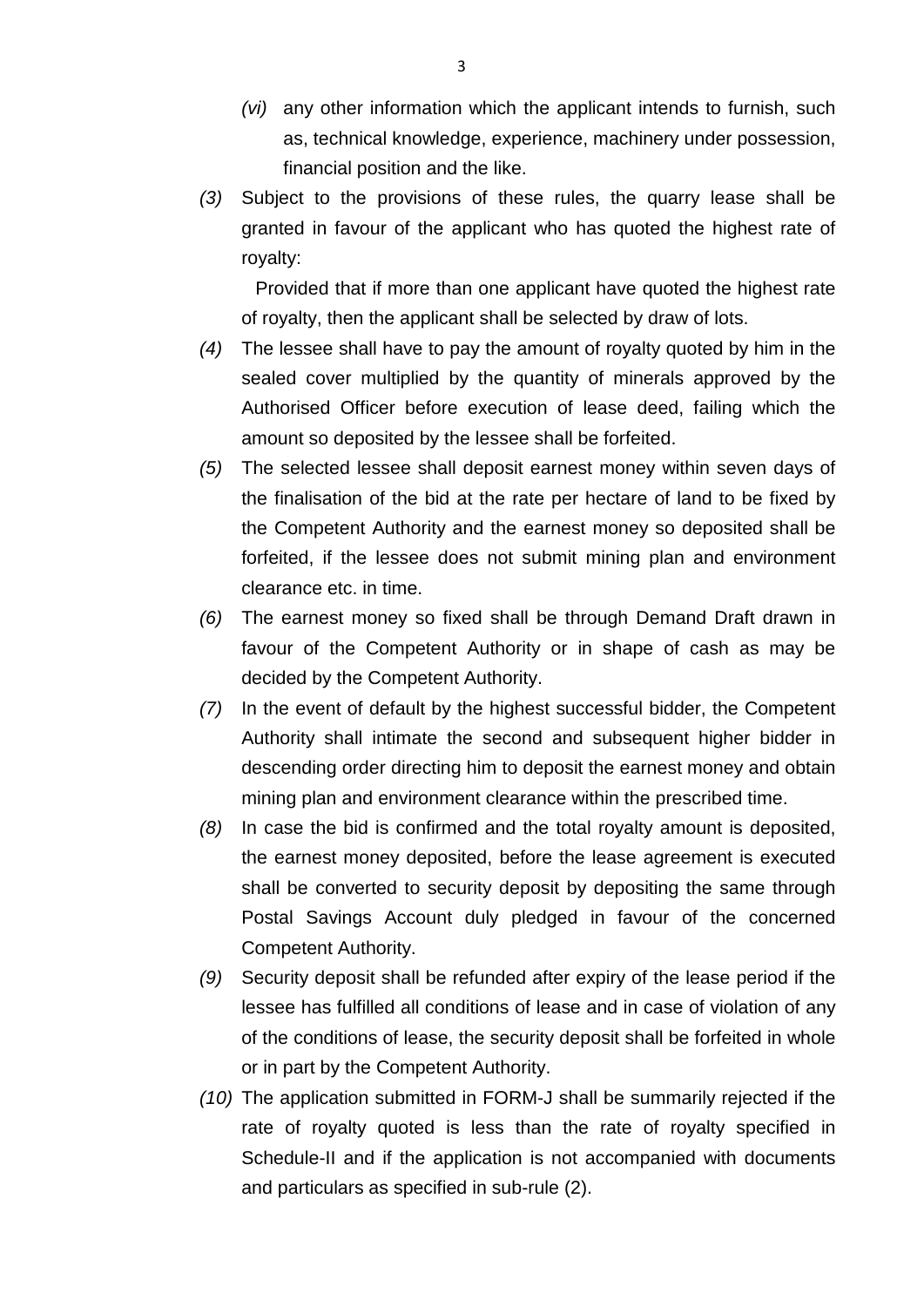- *(11)* The Collector or the Conservator of Forest, as the case may be, shall have power to cancel the bid duly recording the reasons thereof if he is not satisfied with the publicity, participation of bidders and amount of royalty quoted.
- *(12)* Where the lessee, who quoted the highest rate of royalty, dies after deposit of royalty amount or after execution of lease agreement by him, such deposit or agreement shall be deemed to have been made or executed by the legal heir or legal representative, if they so like.
- 27. Lease of Minor Minerals: Notwithstanding anything contained in these rules, no quarry lease specified in item 1(i) of Schedule III shall be granted for a period less than five years on such terms and conditions as may be specified by the Competent Authority.
- 27-A. *(1)* Mining Plan as a pre-requisite to the grant of quarry lease:─ No quarry lease shall be granted by the Competent Authority unless there is a mining plan prepared by the recognised persons and duly approved by the Authorised Officer for the development of the mineral deposits in the area concerned.

*(2)* On receipt of the intimation from the Competent Authority for the precise area to be granted, the applicant shall submit application before the recognized person selected by the Authorized Officer for preparation of mining plan.

*(3)* The recognized person shall prepare the mining plan in FORM-ZB within thirty days from the date of receipt of the application and submit the same to the Authorized Officer for approval.

*(4)* The Authorized Officer, after receipt of the mining plan from the recognized person, shall approve the same within thirty days from the date of receipt with modifications, if any, and submit the same to the Competent Authority.

- *(5)* The mining plan for quarry lease shall contain,─
	- *(i)* the plan of the quarry lease hold area showing the nature and extent of the mineral body, spot or spots where the mining operations are proposed to be carried out by the applicant;
	- *(ii)* details of mineral reserve of the area;
	- *(iii)* the extent of manual mining or mining by the use of machinery and mechanical devices on the precise area;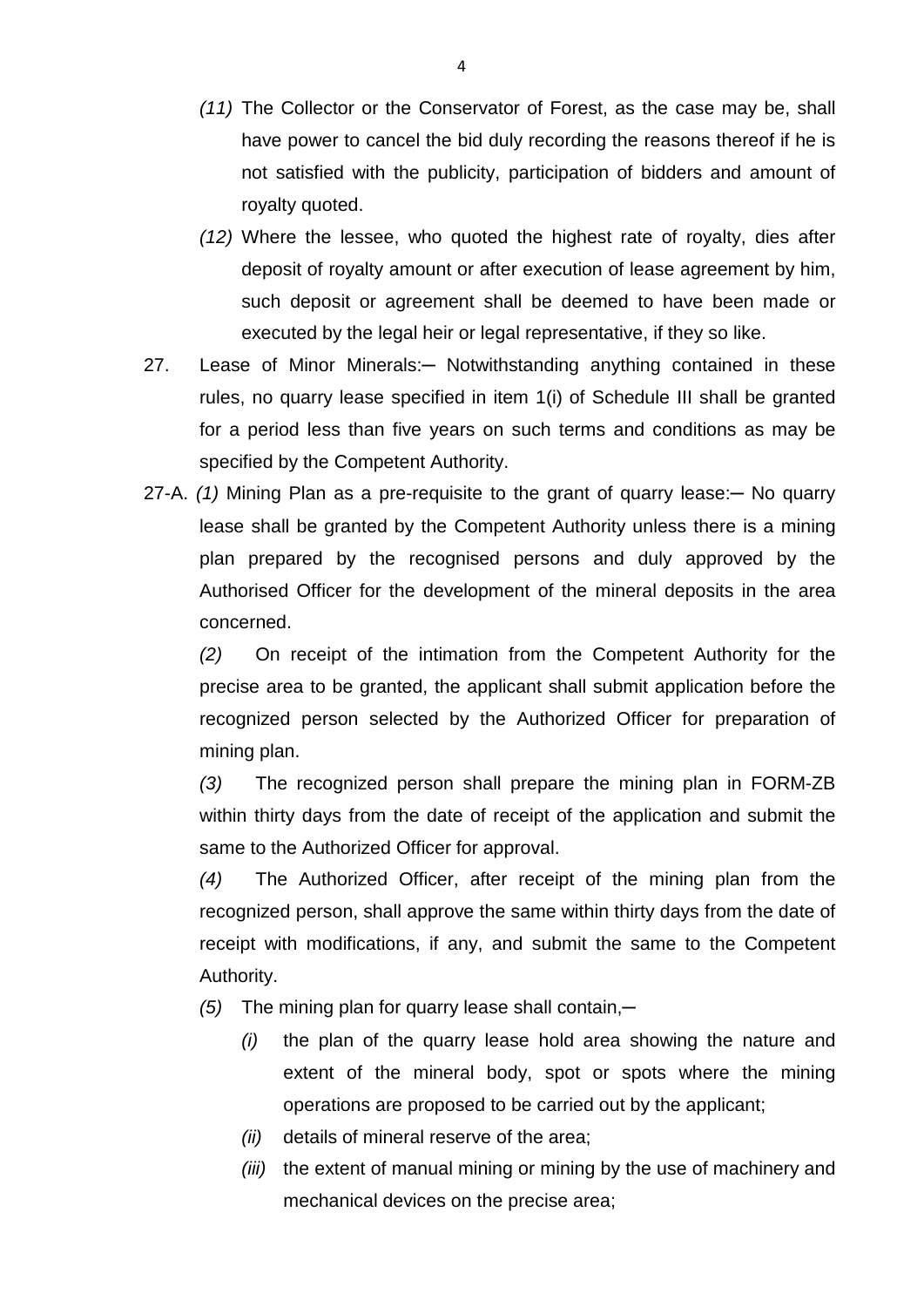- *(iv)* the plan of the precise area showing natural water courses, limits of reserves and other forest areas and density of trees, if any, assessment of impact of mining activities on forest, land surface, structures in the vicinity of the spot of mining, details of scheme of restoration of area by afforestation, if required, land reclamation and use of pollution control devices;
- *(v)* annual programme and plan for excavation on the precise area from year to year for five years; and
- *(vi)* a progressive mine closure plan.

*(6)* The selected lessee shall bear the cost for preparation of the mining plan.

*(7)* A holder of a quarry lease desirous of seeking modification in the approved mining plan for quarry lease as considered expedient in the interest of safe and scientific mining, conservation of minerals, or for the protection of the environment, shall apply to the Authorized Officer, setting forth the intended modifications and explaining the reasons for such modifications.

*(8)* The Authorized Officer may approve the modifications under sub-rule (7) within a period of thirty days from the date of receipt of the application.

*(9)* The modification of the mining plan for quarry lease shall remain valid for the remaining period of the quarry lease.

27-B. Environment clearance for grant of quarry lease: - (1) No quarry lease for minor minerals shall be granted without the approval of the Competent Authority as prescribed in Ministry of Environment & Forests, Government of India Notification No. S.O. 1533 dated 14<sup>th</sup> September, 2006.

(2) The Competent Authority shall intimate the selected lessee to the effect that he has been selected for grant of quarry lease for the period and area (to be specified) and lease will be granted to him after he receives the environment clearance.

(3) The lessee shall be responsible for obtaining environment clearance and implementing the environment management plan.

27-C. Grant of river bed sand mining: - (1) In case of mining leases for river bed sand mining, specific river stretches shall be identified and mining lease shall be granted stretch wise.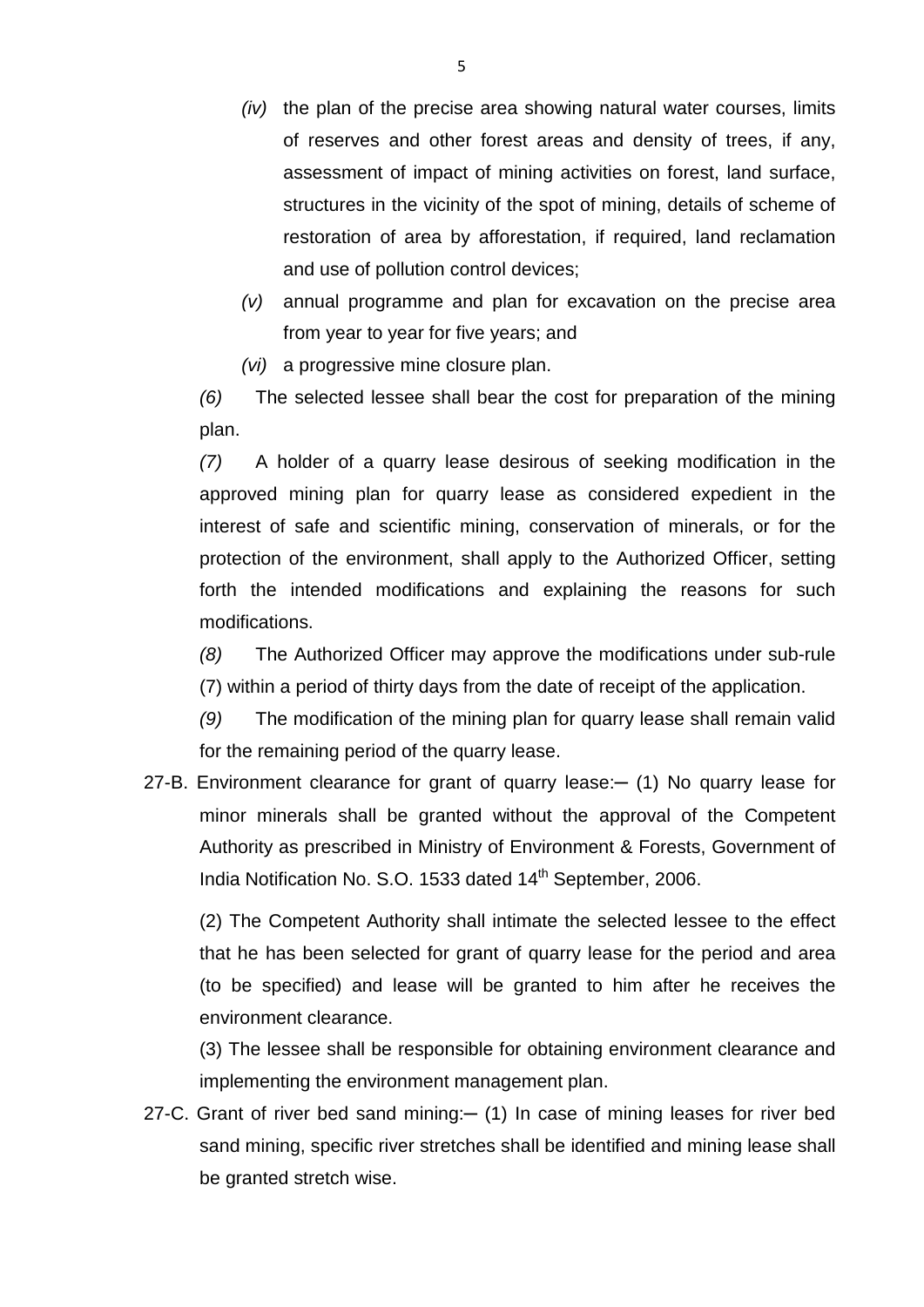(2) The depth of the mining shall be restricted to three metres or water level, whichever is less.

(3) The Competent Authority in consultation with the local official not below the rank of Assistant Engineer of Water Resources Department shall work out appropriate safety zone taking into account the structural parameters, locational aspects, flow rate etc. for carrying out mining in proximity to any bridge or embankment.

(4) No mining should be carried out in the safety zone so worked out.

27-D. Adoption of cluster approach in small quarries,— (1) Individual quarries having area less than five hectares and in total not more than one hundred hectare in a development block may be clubbed and declared as 'Cluster' by the Competent Authority.

(2) For a cluster of mineral concessions, an environment management plan shall be prepared collectively by the lessees or mineral concession holders of the cluster through recognized persons as mentioned in rule 27-B and submitted to the State Level Environment Impact Assessment Authority(SEIAA) constituted under the provisions of Ministry of Environment & Forests, Government of India Notification No. S.O. 1533 dated 14th September, 2006 for approval.

27-E. Environment Management Fund:-(1) The Environment Management Fund shall be created at the State level for reclamation, and rehabilitation of mined out areas of minor minerals and conservation of environment thereof.

(2) An amount equal to 5% of the royalty payable shall be collected from the Lessees or Mineral Concession Holders as the case may be, to be credited to the fund in the appropriate head of account to the Government Treasury.

(3) The Environment Management Fund shall be utilized for the following objects, namely:─

- *(i)* Restoration;
- *(ii)* Repair, reclamation and rehabilitation work required to be undertaken for adjoining or external damage, outside the quarry, caused by mining activities;

Provided that any such casualty by the lessee or Mineral Concession Holder due to his negligence or non-compliance of conditions of mineral concession shall be compensated or rehabilitated by the Mineral Concession Holder concerned;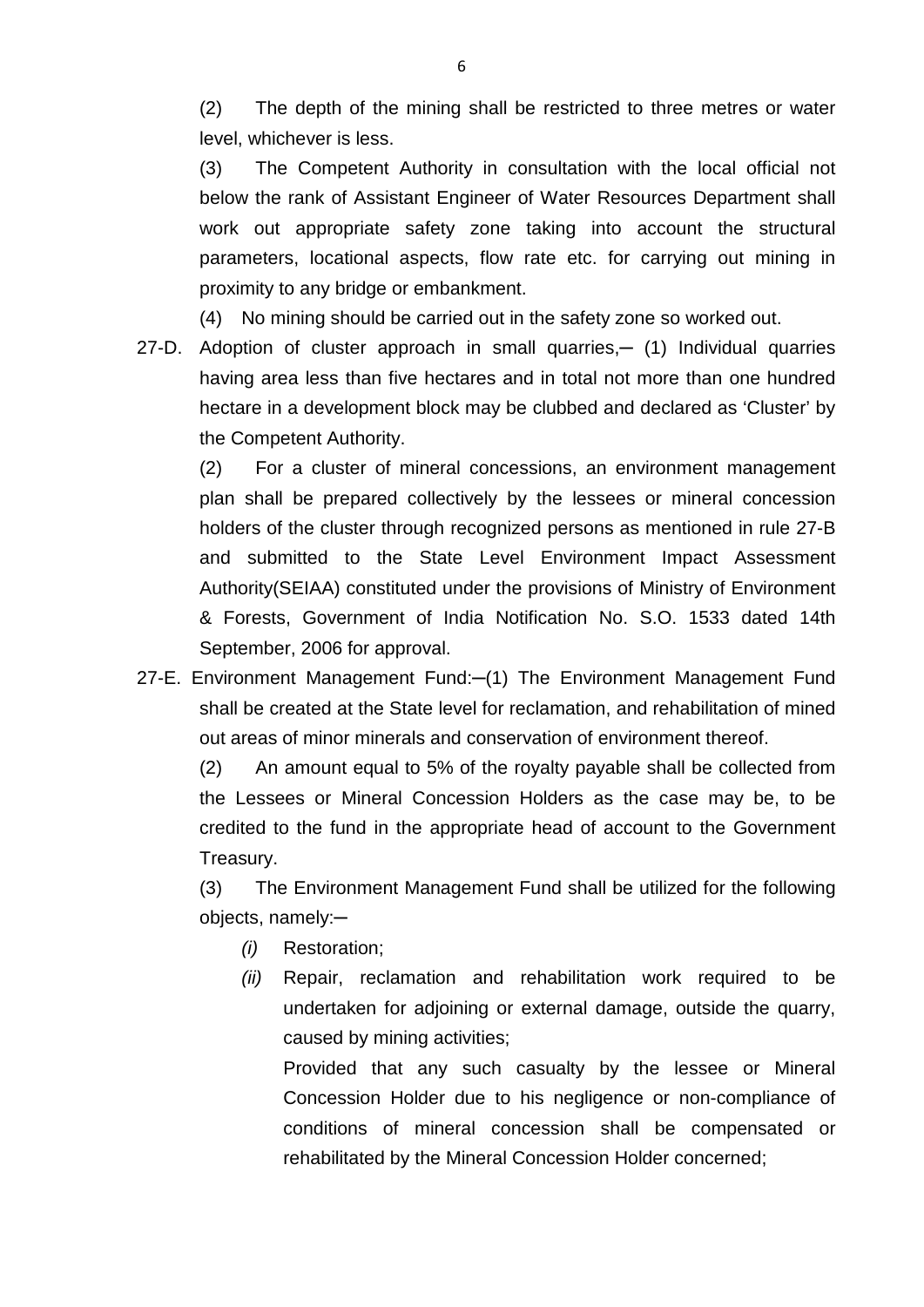- *(iii)* provision of common facilities for the benefit of community in and around areas where mining activities are undertaken;
- *(iv)* development of infrastructure facilities for orderly growth of the mining operations and allied activities e.g. roads, stone crusher estates, water supply etc.;
- *(v)* funding of the studies commissioned or activities related to the mining sector e.g. survey, exploration and prospecting of minerals, procurement of equipment and machinery required to support such activities;
- *(vi)* education, awareness and training of the lessees or Mineral Concession Holders and the staff of the Department through field visits and exposure to the best mining practices;
- *(vii)* funding of expenditure incurred on implementation of any scheme of incentives that the Government may frame for recognition and awards for scientific mining undertaken with highest regard to mineral conservation, rehabilitation measures, along with environment safeguards and other measures; and
- *(viii)* Any other objects which the Government may consider appropriate".
- **7.** In the said rules, for rule 28, the following rule shall be substituted, namely:-

"28. Liability for payment of Royalty, Dead Rent etc:- (1) All the lessees shall be liable to pay royalty, dead rent, surface rent and fees for compensatory afforestation.

(2) The lessee shall pay to the State Government every year dead rent and surface rent at the rates specified in Schedule-I for all the areas included in the instrument of lease:

Provided that the rates specified in Schedule-I may be revised by the Government, from time to time, by an amendment made to the said Schedule, but no enhancement shall be made before the expiry of three years from the date when the rates were last fixed:

(3) The State Government may, by notification, in the official gazette, amend Schedule-II as to enhance the rate of royalty but such enhancement shall not be made before expiry of three years from the date when the rates were last revised.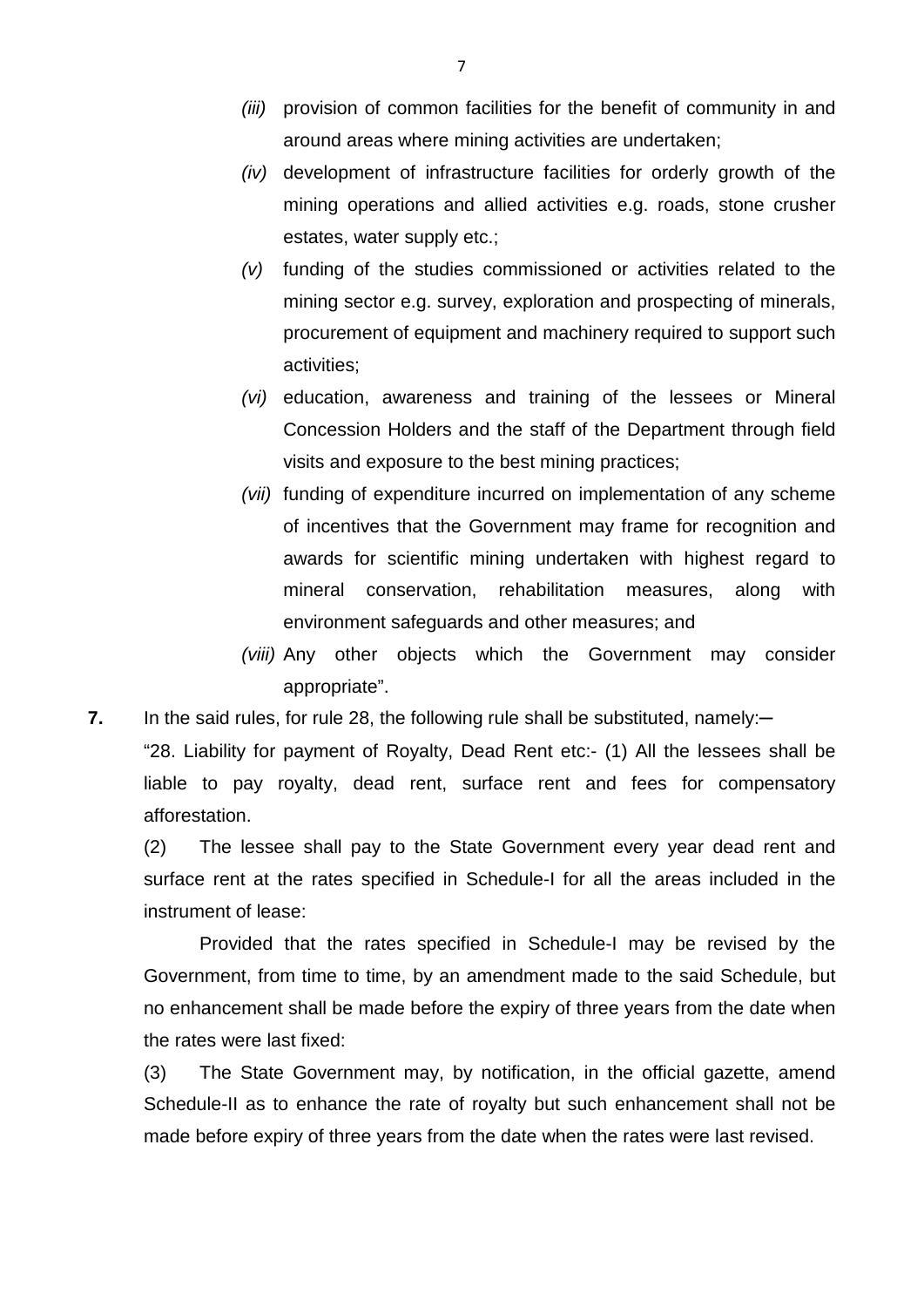(4) The lessee shall pay, in addition to the surface rent, dead rent or royalty, as the case may be, fees for compensatory afforestation at rates as may be specified by the Government from time to time".

- 
- **8.** In the said rules, after sub-rule (26) of rule 29 the following sub-rule shall be inserted, namely:─
	- "(27) The lessee shall abide by the provisions of the Mines Act, 1952 and rules and regulations framed thereunder, the Explosives Act, 1884 and rules made thereunder for development of the source of minor minerals in workman like manner and for avoidance of any danger arising out of such winning of minor mineral".
- **9.** In the said rules, in rule 30 the following proviso shall be added, namely:-

"Provided that no quarry permit shall be granted to anybody other than the State Agencies or Project Proponents for public purposes."

*Explanation: "State Agency" shall mean any Department of the State or Central Government or company/corporation under the control of the State or Central Government. "Project Proponent for public purposes" shall mean any person or firm or company executing any Government project.*

**10.** In the said rules, CHAPTER-VI shall be omitted.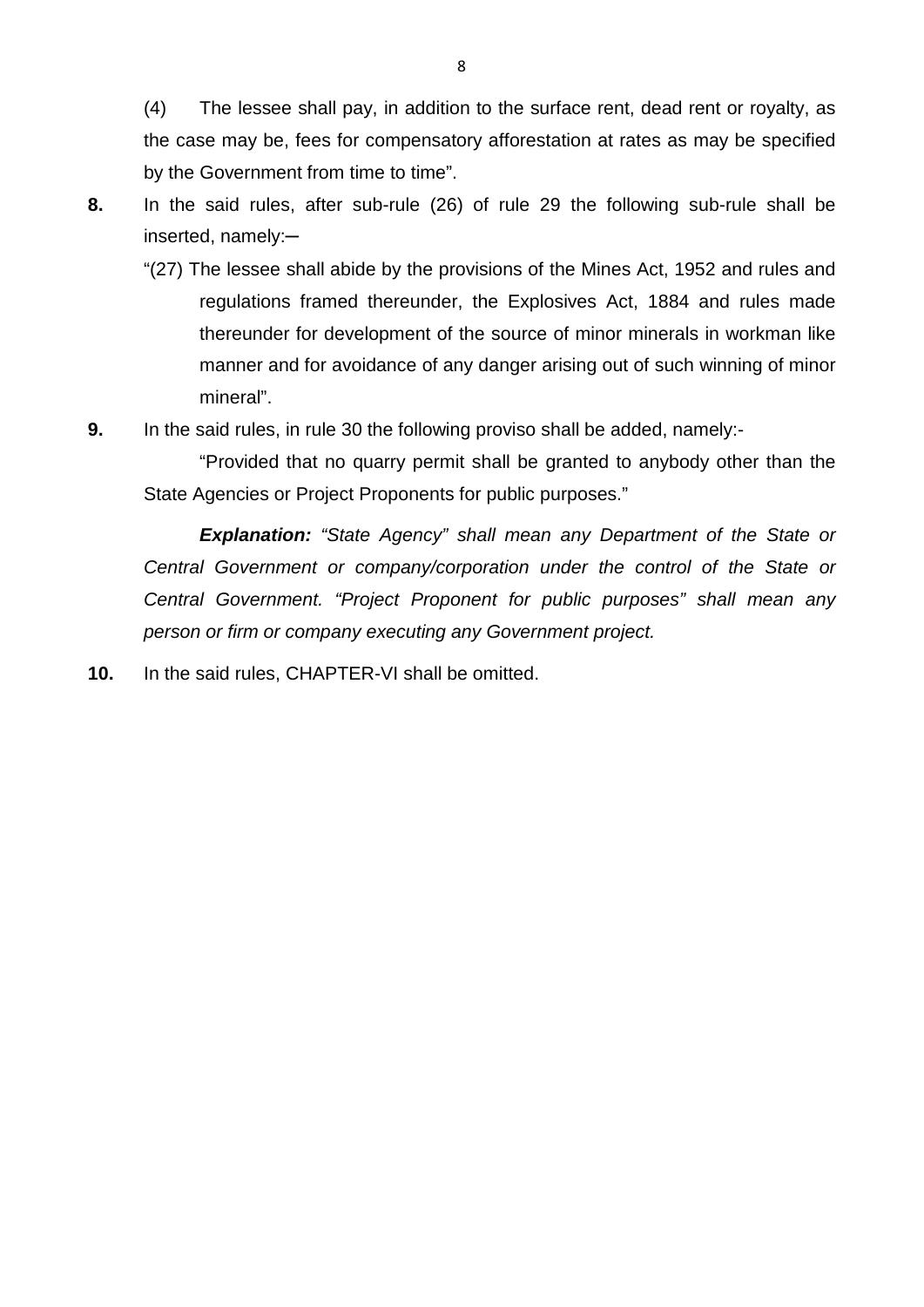11. In the said rules, for FORM-J, the following FORM shall be substituted, namely:-

## **FORM – J**

# **Application for grant of quarry lease (See Rule 26(2) of the Odisha Minor Mineral Concession (Amendment) Rules, 2014)**

| To         |                                                                                                                                                                                                                                                                                                                                     |                                                                                                    |     |        |        |       |          |      |
|------------|-------------------------------------------------------------------------------------------------------------------------------------------------------------------------------------------------------------------------------------------------------------------------------------------------------------------------------------|----------------------------------------------------------------------------------------------------|-----|--------|--------|-------|----------|------|
| Dated      |                                                                                                                                                                                                                                                                                                                                     | the                                                                                                |     | 20     |        |       |          |      |
| Sir,<br>1. |                                                                                                                                                                                                                                                                                                                                     | I/We submit an application for a quarry lease for(mineral) for a term of                           |     |        |        |       |          |      |
|            |                                                                                                                                                                                                                                                                                                                                     | years overhectares of land in the area specified in the Annexure given below-                      |     |        |        |       |          |      |
| 2.         | A sum of Rspayable as fee (non-refundable) for grant of such lease under Rule<br>26(2)(i) of the Odisha Minor Minerals Concession (Amendment) Rules, 2014 has been paid<br>the<br>Government<br>Treasury atand the<br>Challan<br>in<br>receipted<br>bearing<br>Nodatedis enclosed.                                                  |                                                                                                    |     |        |        |       |          |      |
| 3.         | The required particulars are given blow:-                                                                                                                                                                                                                                                                                           |                                                                                                    |     |        |        |       |          |      |
|            | (1) An affidavit stating that no mining due payable under the Act and Rules made<br>thereunder is outstanding against the applicant.<br>(2) Where land belongs to private persons, consent of all such persons for grant of quarry<br>lease.<br>(3) Solvency certificate and list of immovable property from the Revenue Authority. |                                                                                                    |     |        |        |       |          |      |
| 4.         | (i)                                                                                                                                                                                                                                                                                                                                 |                                                                                                    |     |        |        |       |          |      |
|            | (ii)                                                                                                                                                                                                                                                                                                                                |                                                                                                    |     |        |        |       |          |      |
|            | (iii)                                                                                                                                                                                                                                                                                                                               |                                                                                                    |     |        |        |       |          |      |
|            | (iv)                                                                                                                                                                                                                                                                                                                                | Particulars of the areas, mineral-wise, within the State for which the applicant                   |     |        |        |       |          |      |
|            |                                                                                                                                                                                                                                                                                                                                     | or                                                                                                 | any | person | having | joint | interest | with |
|            |                                                                                                                                                                                                                                                                                                                                     |                                                                                                    |     |        |        |       |          |      |
|            |                                                                                                                                                                                                                                                                                                                                     | (a) already holds a quarry lease                                                                   |     |        |        |       |          |      |
|            | (b) has already applied for a quarry lease but not                                                                                                                                                                                                                                                                                  |                                                                                                    |     |        |        |       |          |      |
|            |                                                                                                                                                                                                                                                                                                                                     |                                                                                                    |     |        |        |       |          |      |
|            |                                                                                                                                                                                                                                                                                                                                     |                                                                                                    |     |        |        |       |          |      |
|            |                                                                                                                                                                                                                                                                                                                                     | Means by which the minor minerals is/are to be raised, i.e. whether manual or<br>(V)<br>mechanical |     |        |        |       |          |      |
|            |                                                                                                                                                                                                                                                                                                                                     |                                                                                                    |     |        |        |       |          |      |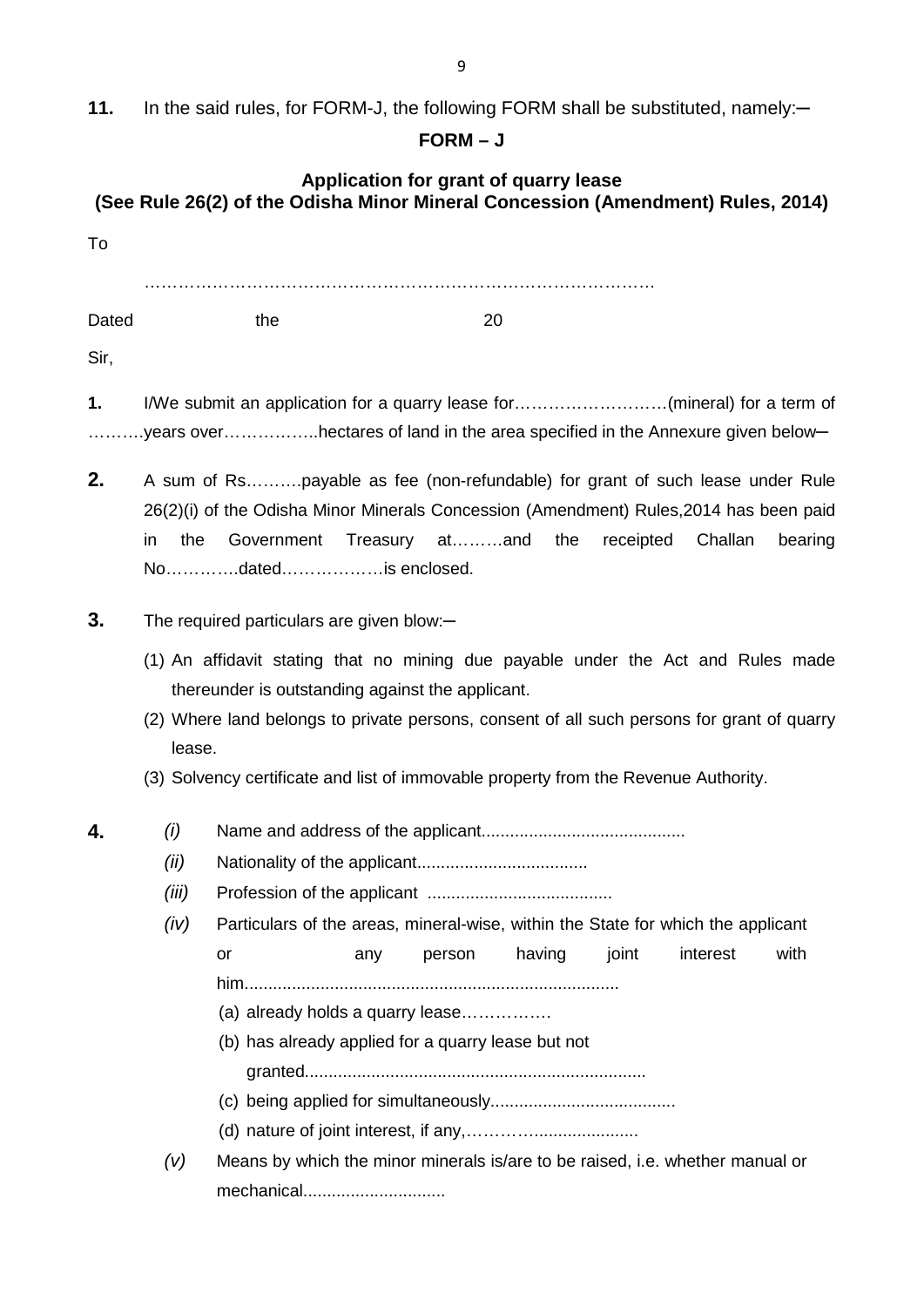- (a) for manufacture……….............................................
- (b) for sale……………………...................................
- (c) any other purpose…………..........................................
- *(vii)* Details of the plan boundary description and land schedule of the area applied for to be enclosed.
- *(viii)* Has the applicant any previous experience in quarrying/ mining? If yes, details should be given….....
- *(ix)* Financial Resources of the applicant.
	- (a)
	- (b)
- *(x)* Total investment in the operations anticipated……......................
- *(xi)* Any other particulars which the applicant wishes to furnish:
	- (a) Name of the village/Forest Block
	- (b) Whether the area belongs to Scheduled Area
	- (c) Details of the area applied for in each Survey Number
	- (d) Full description of the area applied for with regard to natural features
	- (e) District........................................
- 5. Rate of Royalty (per cubic meter) quoted—

NB: **The application shall be summarily** 

**rejected if the rate of royalty quoted is** 

**less than the rate of royalty specified** 

**in Schedule-II.** 

I/We hereby declare that the particulars furnished above are correct and undertake to furnish other details, plan, etc., as may be required by you.

Place…….......

Yours faithfully,

Date………..

Signature of the applicant

NB: If the application is signed by an authorised agent of the applicant, the power of attorney should be attached.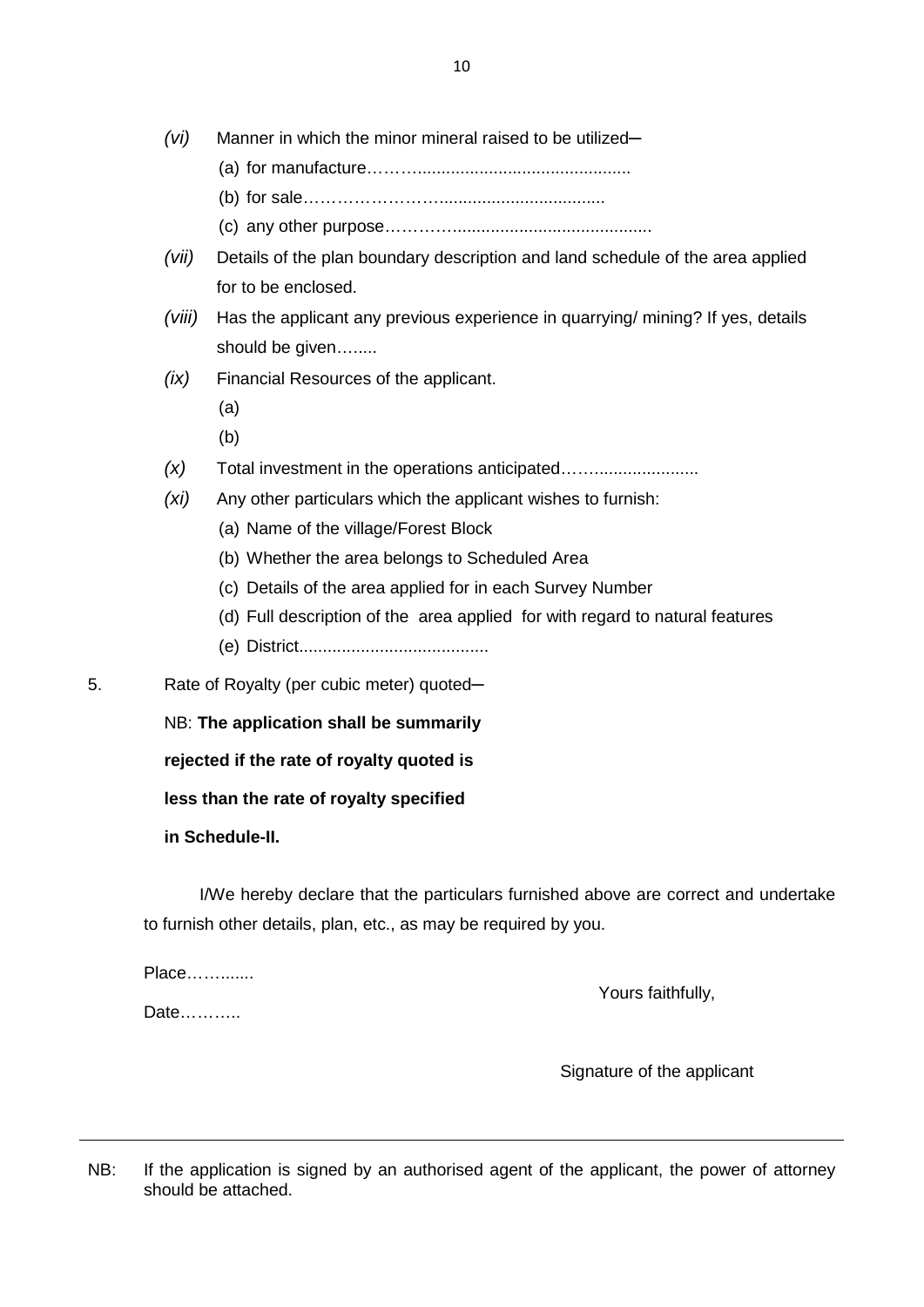12. In the said rules, after FORM-ZA the following form shall be inserted, namely:-

### **FORM-ZB**

(*See* Rule 27-A (3) of the Odisha Minor Mineral Concession (Amendment) Rules, 2014)

MINING PLAN FOR WINNING OF THE CRIVER SAND/LATERITE SLABS/MORRUM/ORIDINARYCLAY/ROADMETALetc.)FROM (NAME OF THE VILLAGE/FOREST etc.) UNDER\_\_\_\_\_\_\_\_\_\_\_\_\_\_\_\_\_PANCHAYAT, TAHASIL OF\_\_\_\_\_\_\_\_\_\_\_DISTRICT.

(Category :\_\_\_\_\_\_\_\_\_\_\_\_( B1/B2)

*1.* Name & Address of the Lessee: :

- *2.* Particulars of the Area (Acreage, Boundary : Description & Land Schedule): (Attach location map and surface plans showing the existing features of the area with contours at 2m interval)
- *3.* Status of the Lessee: (Private : individual/Private Company/ Public Sector Undertaking/ Joint Sector Undertaking/ Others)
- *4.* Period of the concession : (from \_\_\_\_\_ to \_\_\_\_\_ )
- *5.* Mineral intended to be won:
- *6.* Name, Address & Registration No. of RQP : preparing the mining plan with validity of Recognition:
- *7.* Order No. & date of Competent Authority : granting the concession: (copy of the order to be attached)
- *8.* If, forest area, whether forest clearance :obtained: (Attached copy of forest clearance):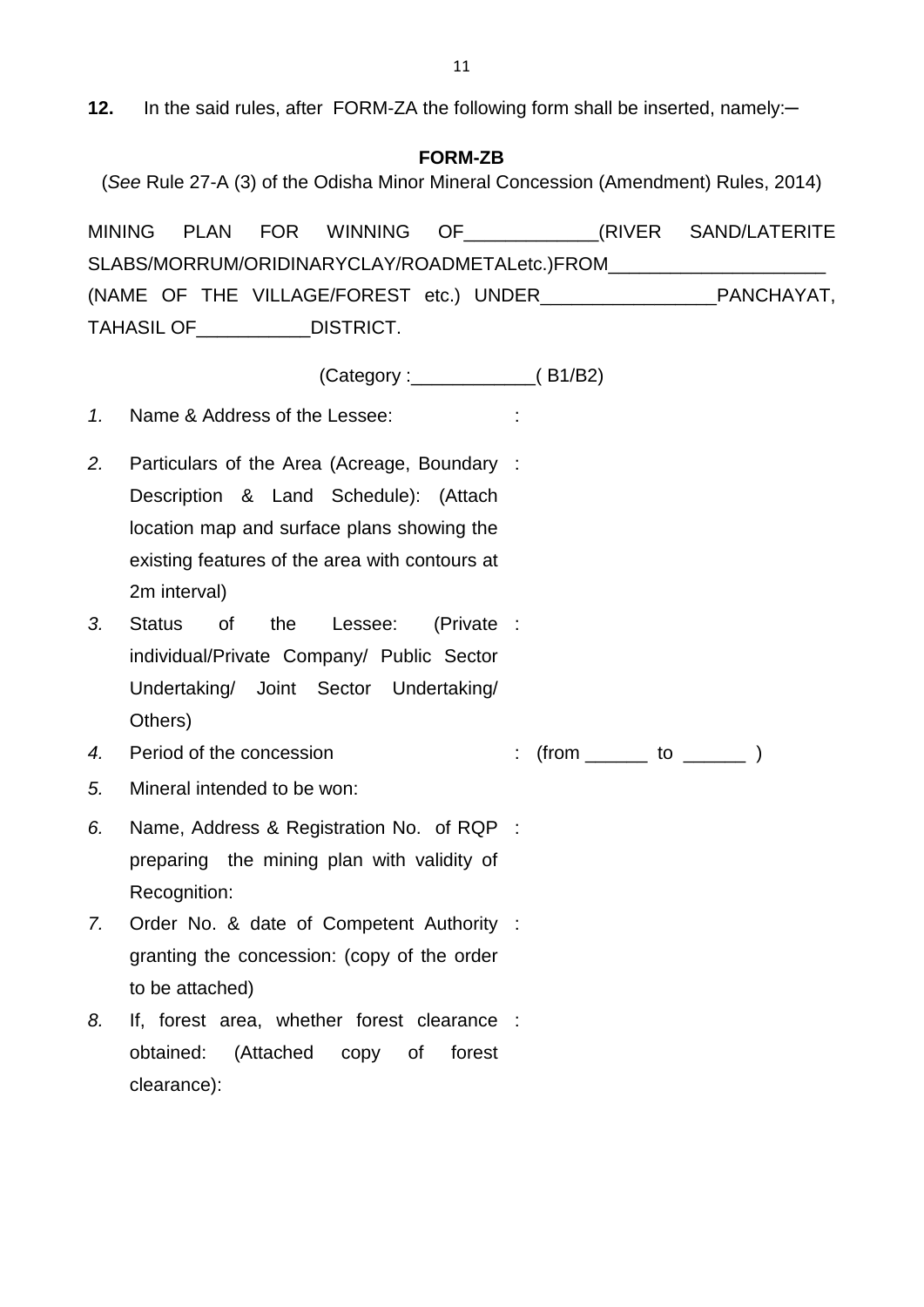(Estimation to be based on the exploration, if any, carried out in the area or on the local parameters)

- *10.* Mining:
	- *(a)* Whether manual or semi-mechanized : or mechanized:
	- *(b)* If semi-mechanized or mechanized, : number, type and capacity of machines to be used:
	- *(c)* Whether drilling and blasting will be : made use of, If yes, state monthly quantity of explosives to be consumed:
	- *(d)* Benching pattern (Height x Width) :
	- *(e)* Face lay out (attached development : plan):
	- *(f)* Quarry Floor level (RL) at the end of : the year or period of the concession
	- *(g)* Quantity of mineral to be won (Annual Level of Production) :
	- *(h)* Quantity of overburden to be removed : (Show location of such disposal in development plan)
	- *(i)* Whether heavy blasting to be adopted : If yes, location of nearest habitation (to be shown in the surface plan)
	- *(j)* Safety precautions to be adopted: :
	- $(k)$  Brief description on method procurement and storage of explosives: of :

### *11.* Waste Disposal: :

- *(a)* Location (show it in the development : plan):
- *(b)* Area covered:
- *(c)* Environmental safeguards for such :disposal

: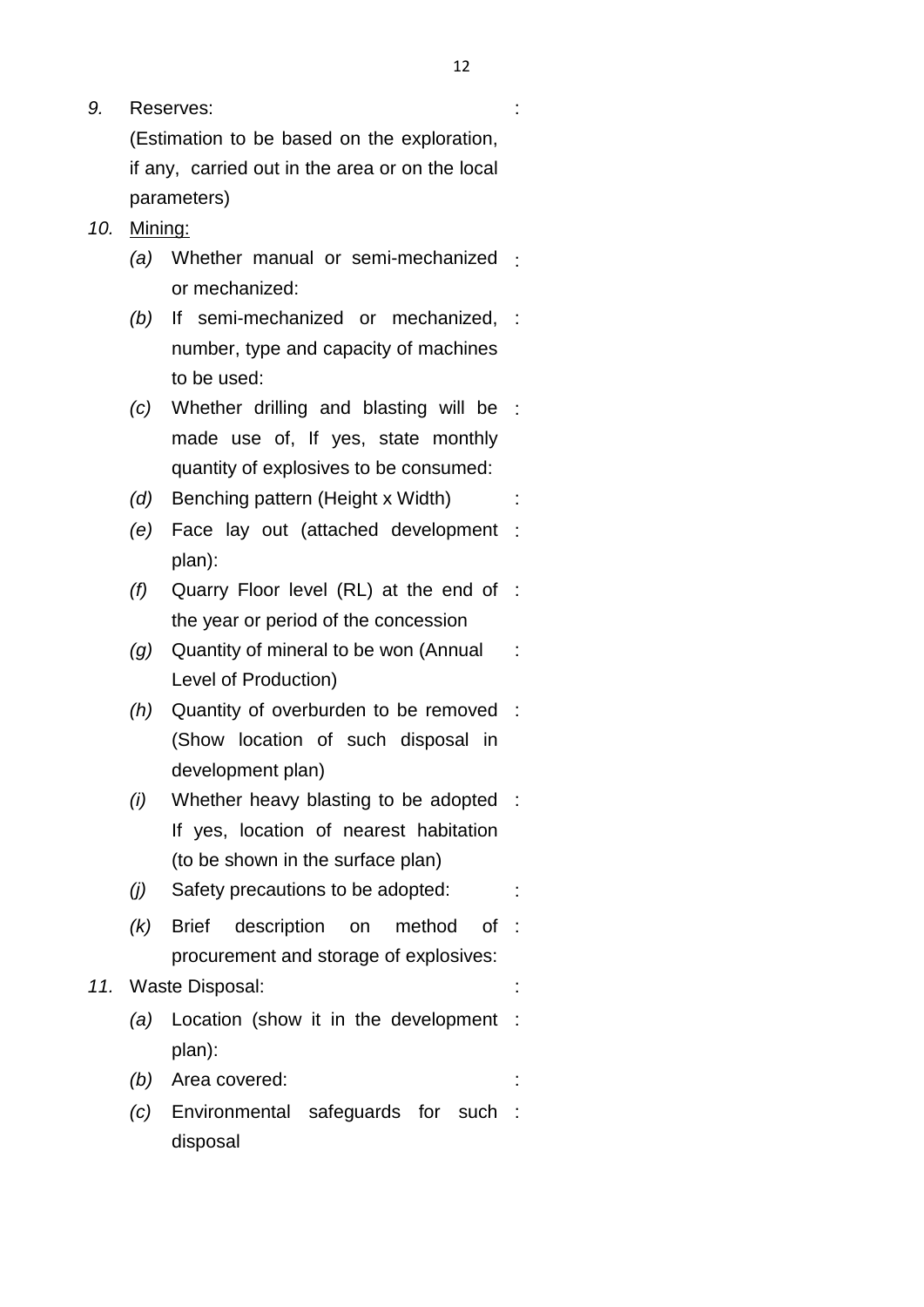*12.* Mine drainage: (Give details of total make of water during dry and rainy season and its method of handling). : *13.* Mineral processing: (Give details of processing including sizing, sorting, generation of rejects/fines etc.) : *14.* (*a*) No. of trees to be uprooted due to mining operation : *(b)* Programme of Plantation : *15.* Manpower: *(a)* Supervisory :)(inclusive of statutory : personnel's) *(b)* Non-Supervisory(skilled, semi-skilled & : unskilled) *(c)* OMS: : *16.* Use of Mineral: (Specification and monthly quantity to be dispatched be furnished) : *(a)* For domestic use: : *(b)* For export: : *17.* Mine Closure Plan: (a) Describe the process/activities to be : undertaken for reclamation and rehabilitation in respect of the following: *(i)* Mined out land *(ii)* Waste/reject dump *(iii)* Top-soil stack and its utilization (b) Financial assurance: (To be furnished as a bank guarantee in respect of the area to be put to use at the rate of Rs. \_\_\_\_\_\_\_\_per hectare)